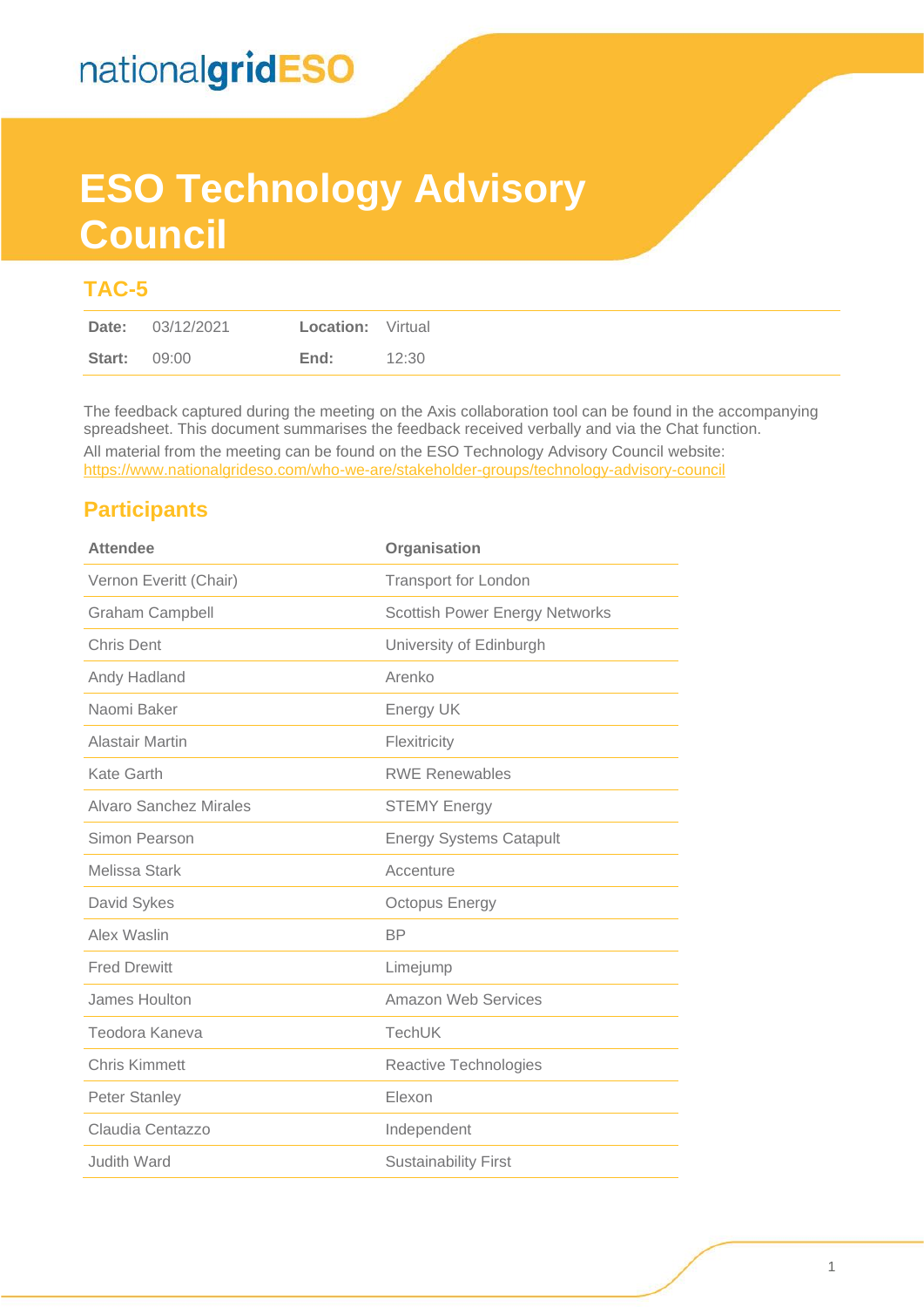| Sonia Lalli (Facilitator) | Accenture  |
|---------------------------|------------|
| David Bowman              | <b>FSO</b> |
| Norma Dove-Edwin          | ESO        |

#### **For specific agenda items**

| <b>Attendee</b>         | Organisation |
|-------------------------|--------------|
| Dan Delgado             | <b>ESO</b>   |
| Amy Brooks              | <b>ESO</b>   |
| Stephen Bird            | Capgemini    |
| Jay Ramachandran        | <b>ESO</b>   |
| <b>Tim Pinto</b>        | <b>ESO</b>   |
| James Daniels           | <b>ESO</b>   |
| Subramanian Pichaivalli | <b>ESO</b>   |
| Carolina Tortora        | <b>ESO</b>   |
|                         |              |

### **Apologies**

| <b>Attendee</b>  | Organisation                          |
|------------------|---------------------------------------|
| Anastasia Vaia   | <b>BP</b>                             |
| Jo-Jo Hubbard    | Electron                              |
| Randolph Brazier | <b>ESO</b>                            |
| Ulrika Wising    | Shell Renewables and Energy Solutions |

### **Agenda**

| #              |                                                      |
|----------------|------------------------------------------------------|
|                |                                                      |
| 1 <sub>1</sub> | Welcome and introductions                            |
| 2.             | Minutes of last meeting and matters arising          |
| 3.             | Feedback from last meeting                           |
| 4.             | Zero-carbon operability / Enhanced Frequency Control |
| 5.             | The GB Virtual Energy System                         |
| 6.             | RIIO-2 BP2                                           |
| 7.             | Subgroups update                                     |
| 8.             | Next meeting and calendar                            |
| 9.             | AOB                                                  |
|                |                                                      |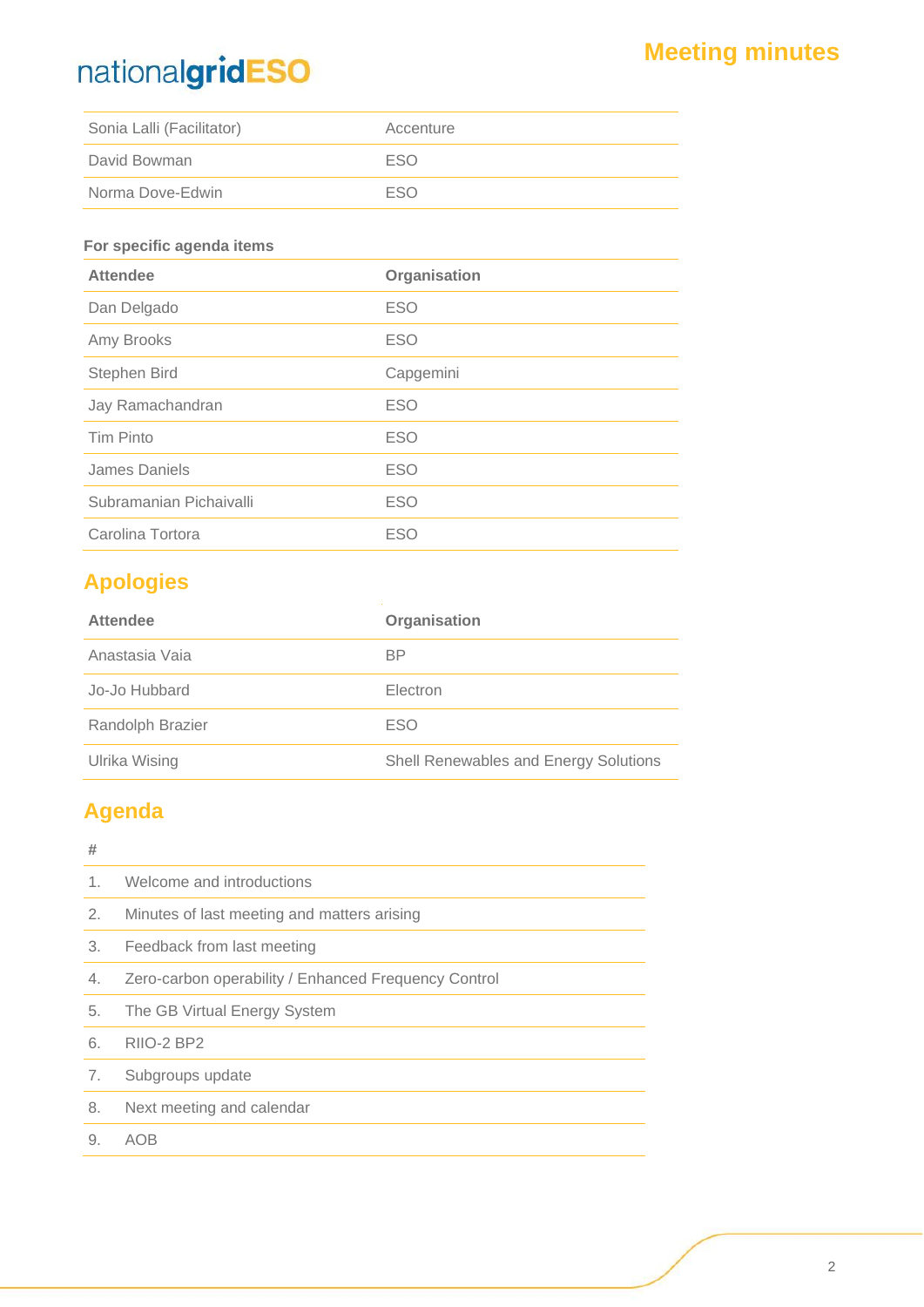### **Meeting minutes**

## nationalgridESO

### **Discussion and details**

| #              | <b>Topics discussed</b>                                                                                                                                                                                                                                                                                                             |  |
|----------------|-------------------------------------------------------------------------------------------------------------------------------------------------------------------------------------------------------------------------------------------------------------------------------------------------------------------------------------|--|
| 1.             | <b>Welcome and introductions</b>                                                                                                                                                                                                                                                                                                    |  |
|                | The chair welcomed everyone to the meeting.<br>$\bullet$                                                                                                                                                                                                                                                                            |  |
|                | Emma Pinchbeck has stepped down as the Energy UK representative. Naomi Baker is the new<br>$\bullet$<br>member.                                                                                                                                                                                                                     |  |
|                | Alex Waslin is standing in for Anastasia Vaia as the BP representative for this meeting only.<br>$\bullet$                                                                                                                                                                                                                          |  |
| 2.             | Minutes of last meeting and matters arising                                                                                                                                                                                                                                                                                         |  |
|                | The chair noted that the minutes of the last meeting were agreed by circulation had been<br>$\bullet$<br>published on the ESO website.                                                                                                                                                                                              |  |
|                | The feedback from the meeting has also been published on the ESO website.<br>$\bullet$                                                                                                                                                                                                                                              |  |
|                | Feedback and suggested topics for future discussion, as provided in the survey of members,<br>$\bullet$<br>were discussed.                                                                                                                                                                                                          |  |
|                | The chair provided a brief overview of the key discussion points he had with the ESO Executive<br>$\bullet$<br>team in October.                                                                                                                                                                                                     |  |
| 3 <sub>1</sub> | <b>Feedback from the last Meeting</b>                                                                                                                                                                                                                                                                                               |  |
|                | Dan Delgado and Steve Bird summarised how the feedback from the last meeting on the<br>$\bullet$<br>Digitalisation Strategy and Action Plan (DSAP) had been used.                                                                                                                                                                   |  |
|                | The key themes are customer-focused delivery, implementing a digital ESO culture and<br>$\bullet$<br>implementing a product-based operating model. The feedback will be used to update the DSAP<br>and in the long-term delivery.                                                                                                   |  |
| 4.             | Zero carbon operability / Enhanced frequency control                                                                                                                                                                                                                                                                                |  |
|                | Jay Ramachandran introduced the Enhanced Frequency Control (EFC) project.<br>$\bullet$                                                                                                                                                                                                                                              |  |
|                | The project drivers are GB system changes, including less synchronous generation, lower inertia<br>$\bullet$<br>and the impact of rate of change of frequency (RoCoF) and regional variations in system<br>frequency.                                                                                                               |  |
|                | The EFC project follows on from the Enhanced Frequency Control Capability (EFCC) project that<br>$\bullet$<br>was funded through the Network Innovation Competition (NIC) opportunity.                                                                                                                                              |  |
|                | The scope of the work and the phased implementation approach were outlined.<br>$\bullet$                                                                                                                                                                                                                                            |  |
|                | The proposed design architecture for Phase 1 was summarised.<br>$\bullet$                                                                                                                                                                                                                                                           |  |
|                | The feedback captured on the Axis collaboration tool can be found in the accompanying<br>spreadsheet. The notes here are a summary of the discussion during this section.                                                                                                                                                           |  |
|                | Decision support                                                                                                                                                                                                                                                                                                                    |  |
|                | Are there any decision support or algorithmic requirements that go beyond business as usual?<br>There are analogies with the modern dispatch instructor project which aims to facilitate many<br>small parties in the balancing mechanism (BM) by providing an economic advice tool that can<br>handle lots of market participants. |  |
|                | There are many technology challenges, including communication links, phasor measurement                                                                                                                                                                                                                                             |  |

unit (PMU) and phasor data concentrator (PDC) developments. The aim is not just to cover BM participants but also all embedded generators that are able to provide frequency response services. As part of Phase 1, we will be exploring how we need to interact with units with different characteristics, for example single vs aggregated units or transmission vs distribution connected units.

#### *Communications*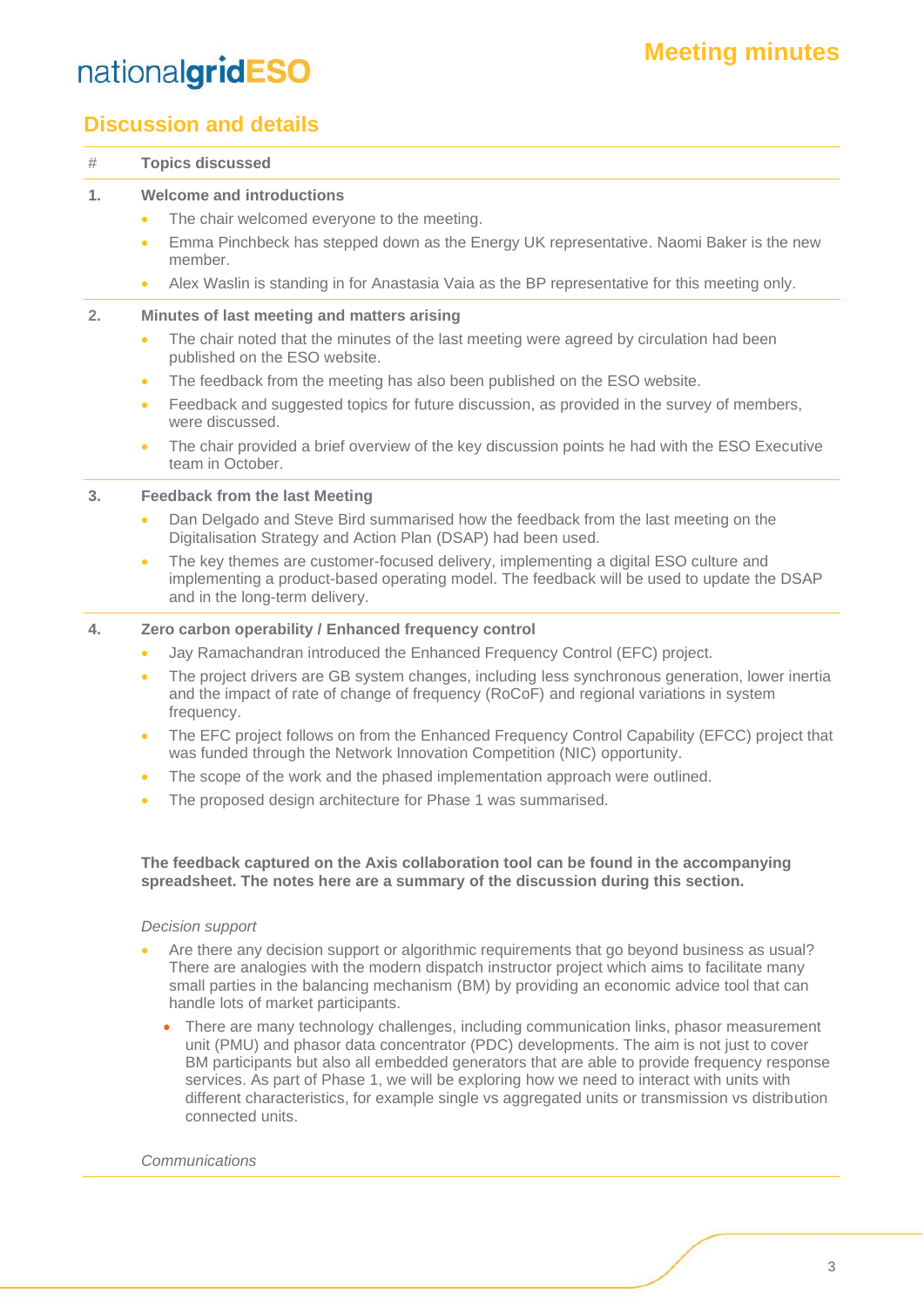- Look at how companies have rolled out Dynamic Containment (DC), because that has a similar specification in terms of monitoring local frequencies and responding quickly. The 0.5 second response time may be challenging to pull frequency data back to a central computer, run an algorithm to decide what to dispatch and send an instruction. Many providers will be using 3G or 4G networks, rather than fibre-optic connections, which may not provide the latency required.
- On the other hand, it could be argued that 0.5 seconds is a very long time in communication. For example, a 0.5 second lag on a video call would be a pain. Communication networks have solved a lot of similar issues.
	- We would like to test this in Phase 1 seeing what and how much infrastructure is required to achieve the desired solutions within 0.5 seconds. The phased approach allows us to learn and refine as quickly as possible.
- Need to be careful not to oversimplify the communications challenge because there are several different proposed architecture variations, from central or regional control to a system which chooses how much response should be present in an area, like an arm/disarm capability. The area between these two needs to be explored to get a tractable communications proposition.
- There is a requirement for standards to be size appropriate a battery in a field is unlikely to be connected to a fibre-optic network. So, the architecture needs to be right to allow the communications to be affordable for the technology being used. This might mean that different technologies are used in different ways. This is analogous to settlements where electricity bills are calculated using meters that are size appropriate.

#### *Interactions with DC and Pathfinder projects*

- What benefit does EFC bring over and above DC and the Pathfinder projects? How are they different?
	- The main aim of EFC is to coordinate response different service providers and technologies. DC is generally dominated by a single technology type (batteries). With EFC, different technologies could be coordinated in different time periods to reduce the frequency deviation.
	- The main difference between DC and EFC is that DC responds to frequency and EFC responds to the rate of change of frequency (RoCoF). So, they are targeting subtly different issues and there is a different mathematical calculation needed. The inertia pathfinders are looking at different ways of responding to the same issue of decreasing inertia. Having many viable solutions will help find the lowest cost solution.
	- The EFC project is liaising with the DC project, as well as looking at how we interact with new services like Dynamic Moderation (DM) and Dynamic Regulation (DR).

#### *Market rules*

- This is an opportunity to test not only the technology but also the market rules needed to support this. For example, a wind provider might technically be able to meet the requirements, but a battery might be better. However, a provider might then lose their renewable obligation certificate (ROC). Putting together different combinations of technologies to fulfil a requirement may mean market rules need to change.
	- The EFCC project looked at having combinations of solar, wind and batteries providing solutions over different time periods, so we will look for any learning there.

#### *Design principles*

- It would be good to see the design principles. It is important not to make architectural decisions without clear requirements – what are we trying to solve and for what? The architecture and other frameworks would be different if it was for millions of electric vehicles or transmission connected wind. It might need an API for the former and a local controller for the latter.
	- The aim is not only to correct frequency deviations but also allow all parties to participate in frequency response.
	- The proposed initial architecture is taken from the output of the EFCC project and is a starting point. Work in early phases of the project is about understanding the behaviours of local and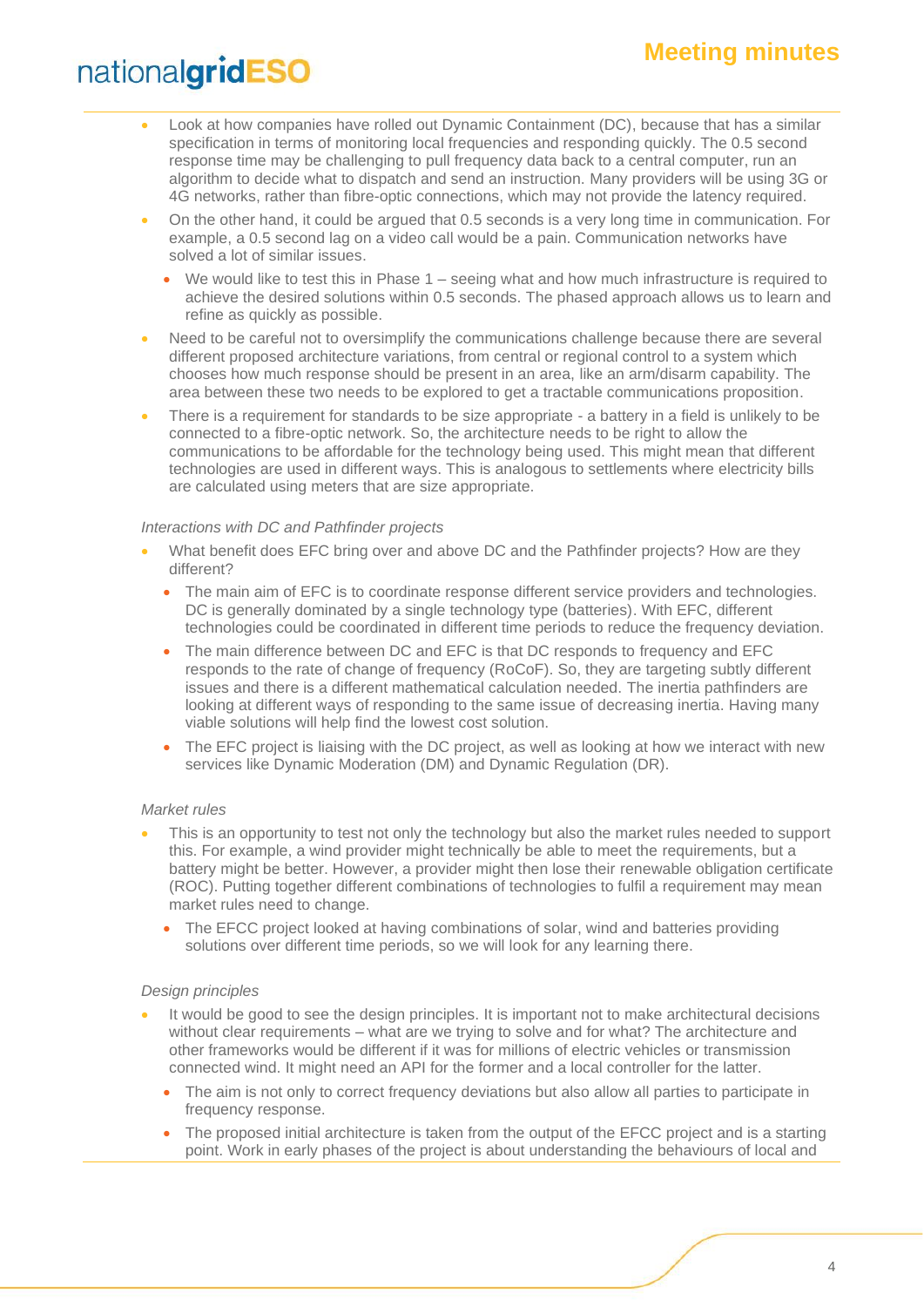regional controllers, investigating data requirements, and understanding communication issues, all with a view to updating the architecture.

• We are looking at different types of controller. At some point the local controller could itself be an API rather than a physical device. As part of Phase 0, we are also exploring a "gateway" that would allow all units to come in via the internet.

#### *ESO-DSO coordination*

- The future system is going to look very different to today. Currently, voltage control is mainly a DNO activity and frequency control an ESO one, but this could change in the future. What could a DSO's role be in enhanced frequency control?
- Coordination of activities between DSO and ESO is critical to this. What we need to be mindful of is the unintended consequences of actions being taken at a domestic level (EVs / heat pumps) that could create a local constraint. It is manageable when penetration is low but large-scale use of domestic resources could be problematic.
- A lot of work about linking transmission system operators like the ESO to distributed resources is not considering distribution constraints. There have been examples of constraints being experienced on the low voltage system (feeding homes and business) where actions are being taken in response to national issues.
- Frequency response can be provided by lots of different providers at all scales. However, to shift frequency to cause a problem, a lot of megawatts need change quickly, so the danger is likely to come from transmission assets. This could mean that frequency control should stay within the ESO's domain.
- Project CLASS (Customer Load Active System Services) reducing customer voltage levels to manage demand – highlighted the danger of monopolistic tendencies. DNOs may need to have structural independence (like the ESO) before they coordinate response services. They must be facilitators and need to be neutral.
	- What the EFC project is trying to understand is whether embedded generations are going to participate and then, at a DNO level, how much they can increase or decrease their output and the impact it will have.
	- The engagement in Phase 0 includes all parties, including DNOs.

#### *Relevant international comparators*

- Are they relevant international lessons on EFC in a heavily renewable and/or distributed system? It is always helpful to look elsewhere. Denmark and northern Germany are wrestling with similar challenges to GB.
- Texas may be a comparator because it has a similar peak load and wind capacity.
- Is the ESO looking at the Irish market? They have a much higher penetration of nonsynchronous generation and by 2030 there may be times of 95-100% non-synchronous generation.
	- Similar schemes have been tested in Iceland and South Australia. But we need to be mindful that their networks and the reasons for implementation are different. In South Australia it was more about improving frequency measurements.
	- We will explore the other suggested comparators provided here. The European Networks of Transmission System Operators for Electricity (ENTSOE) also have a research proposal for wide area frequency control.
- **5.** Carolina Tortora (Head of Innovation) presented an overview of the GB Virtual Energy System (VES). This is the ESO's plan to create a digital twin of the GB energy network.
	- The VES was launched in November 2021 during COP 26. On 1 December there was VES conference with 500 subscribers.
	- The VES is a replica of the GB energy system. Its purpose is to run simulations to improve decision making by reducing guesswork and noise.
	- Carolina highlighted the main challenges for the programme. They are: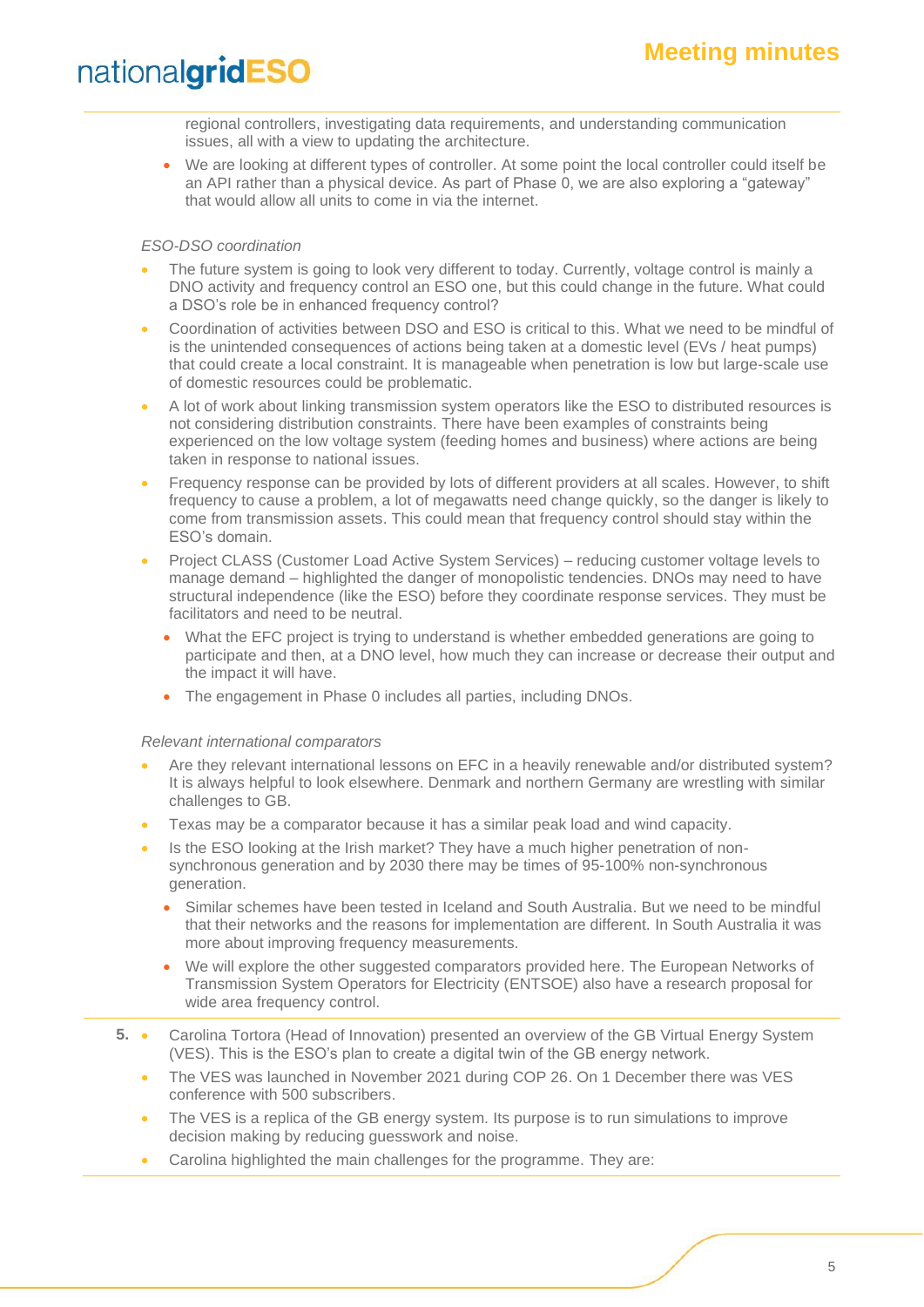- Coordination given that this is a virtual replica of the physical system, everyone must be represented and interlink correctly.
- Data ensuring the programmes have the right framework. All the components need to talk to each other properly. It must be universal, standardised, and future proof. The ESO is working internally and externally to start coordination on systems and standards.
- Benefits this cannot become the ESO's (or anybody else's) vanity project. It needs to demonstrate value for the whole industry as early as possible. The benefits will come from the various components being joined together. Many benefits will be realised in the future, but we will look at where it can add value now. The first project is a dynamic dispatch optimiser tool which has started with Google X.
- Funding this needs to be worked out. It will probably be a combination of different mechanism including innovation allowances and regulatory settlements. It will require coordination of funding mechanisms across all parties involved. An added challenge is that each funding mechanism comes with its own requirements.

#### **Discussion**

- Will the VES model the whole energy system or is it just focused on electricity?
	- The ESO is currently exploring funding through two proposals in the Strategic Innovation Fund (SIF). Both have support from National Grid Gas Transmission (which includes the gas system operator). The ESO has the support of its gas colleagues and it is also supporting their own digital twin proposals.
	- One of the SIF proposals is trying to set up an enduring digital twin. The SIF works by setting challenges every year that companies respond to. Given the digital twin should be an enduring programme, we are working with UK Research & Innovation, who oversee the SIF along with Ofgem, to see if there can be an enduring digital twin subsection to the SIF that everyone can respond to.
- How do the VES proposals align with the National Digital Twin and other analogous programmes?
	- The engagement strategy will focus on three workstreams spanning technology and business cases. One is looking at benefits that different use cases and tools could bring. Second, around governance, regulation, and process. Third on technology, data and security.
	- One of the key issues of workstream two will be working out minimum common standards across different platforms and tools.
- Alongside data interoperability, the operation and decision algorithms might look different across different applications (eg planning, policy, real-time operations)
- How do you plan to coordinate with research organisations? What kind of applied research will bring benefits to the industry? They may be areas of work that universities are best placed to do, for example funded research.
	- The ESO has already started engaging with academia and research institutions. The programme will be a combination of innovation, business-as-usual, and research and development.
	- The work needs to be future-proof, and many of the benefits will arise from solving future problems. But the VES needs to provide benefits now, especially as the funding mechanisms mean that consumers today are paying.
	- We see a large role for academia in workstreams one and three above.
- How do external organisations provide data to the ESO that it may not have? For example, demand side input data that could be increasingly important for the ESO to see. Sustainability First have data that may be of interest.
	- The ESO is open to receiving suggestions for data that others have and will discuss with interested parties.
- One of the challenges for digital twin projects is access to static data like network topologies and the location of assets. Is there a plan for working with DNOs and others to collect data and fill in the gaps?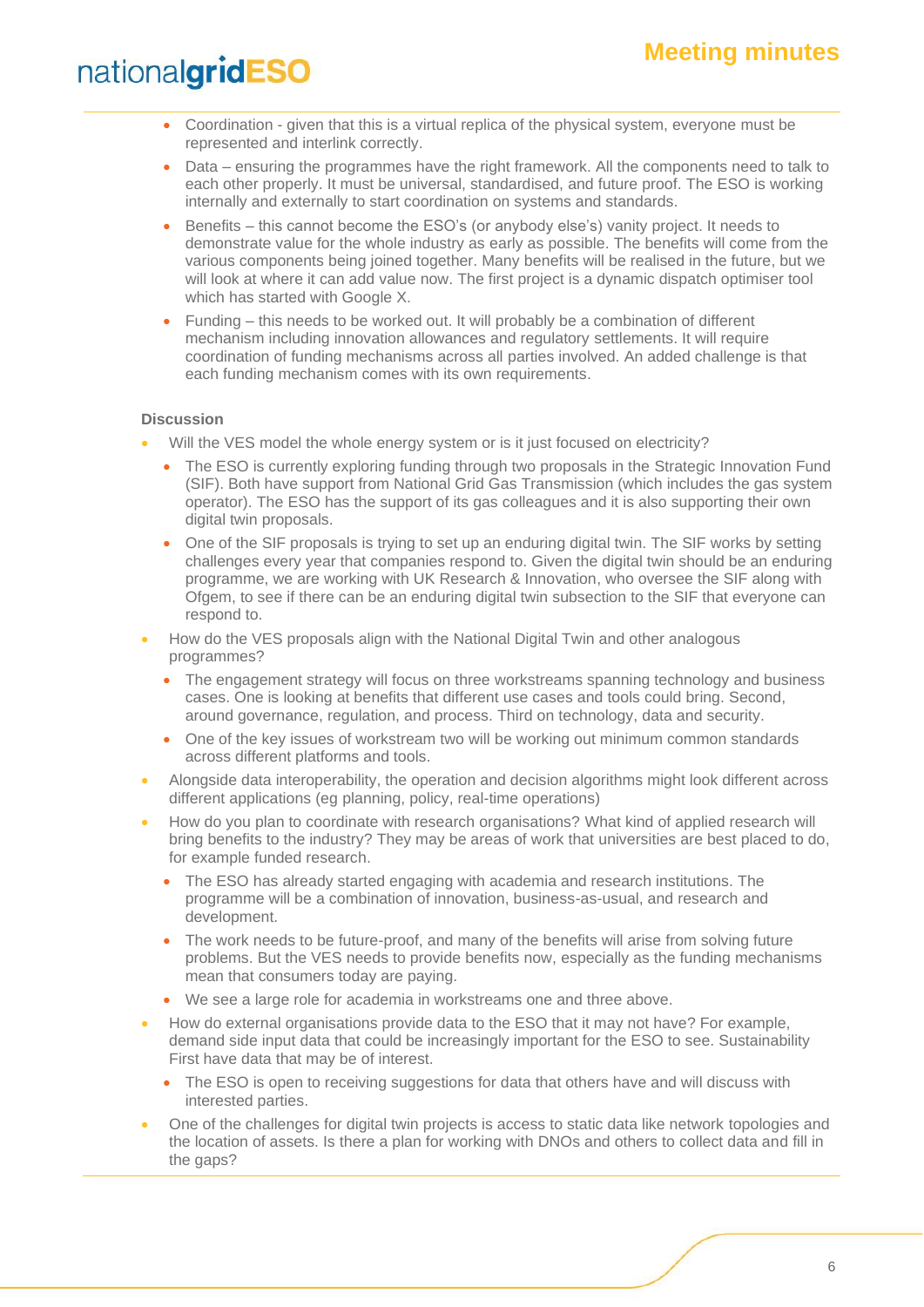- The understanding of network topologies is patchy, and it is not unique to GB.
- We are working on a project, led by the transmission owners, to map out the entire electricity grid by location.
- As the ESO is not an asset-based organisation, it is right that the projects are led by the assetowning organisations with the ESO setting the standards and framing the questions that should be answered.
- There is a challenge associated with the ESO using the VES (or other models) to create forecasts and operating plans. Others use these as starting points for their own plans, which invalidates the ESO's original assumption, creating a loop. To avoid such loops, models should be run in the open.
- The ESO has added more information to forecasts over time. The more openness parties have of when and how things are considered by the ESO the more useful forecasts become.
- Feedback loops can be useful and minimise cost if people understand them.
	- There is a similar issue where errors and approximations can multiply. We will use machine learning tools to dampen the effects of reinforcement of error.
	- Open data is fundamental, but data privacy and cyber security must be considered. There may be levels of access restricting who can see what, but this will provide the opportunity for people to view and correct their own data.
	- The ESO wants the VES to have behavioural layer. The dynamic dispatch optimiser tool being developed with Google X is looking at this – for example, what happens if a particular party bids in a certain way, or if the ESO takes a certain action. This is a key step to creating a tool where the final goal is to minimise costs for the consumer.

#### **6. RIIO-2 BP2**

- Dan Delgado and Stephen Bird outlined the latest guidance from Ofgem on how the ESO should present its IT investments.
- This involves using the Technology Business Management (TBM) taxonomy. The ESO supports this approach but is not familiar with it because we currently use a central allocation cost model.
- TBM is an industry standard framework. It allows you to provide a cost structure, justification and showcase the benefits, and can help with ongoing IT cost management and inform investment decision making through having a detailed, granular view of IT spend.
- There are three core components that Ofgem want to see in the TBM model: a view of ongoing running costs and a forecast, direct investments that are self-funded over RIIO-2, and shared IT investments.
- The TBM is made up of four different layers: cost pools, like labour, hardware and software; IT towers, such as application, delivery and storage; product and services that are being funded; business units that inherits the benefits.

#### **Discussion**

- Energy Systems Catapult does have a smaller scale model. This looks at cost pools for the technology components that are built that flow up through the layers and ultimately into platforms (the equivalent of business units).
- The main challenge is likely to be complexity of a many-to-many set of relationships and overlaps. This can lead to long discussions about where costs should sit.
- Sometimes it is best to make a "good enough" choice about where costs sit, because there may not be an actual answer.
- It would be useful to know what Ofgem plan to do with this. Is it for benchmarking or setting targets for each area? It is important that Ofgem set a clear purpose and that the ESO is in frequent contact with them about how it is being used and what the mutual benefit is.
	- We assume that it will be used for benchmarking and to question our decisions to invest in a certain area. In addition, they may want to understand the overlaps and dependencies, or where the ESO appears to be favouring a particular solution or category.